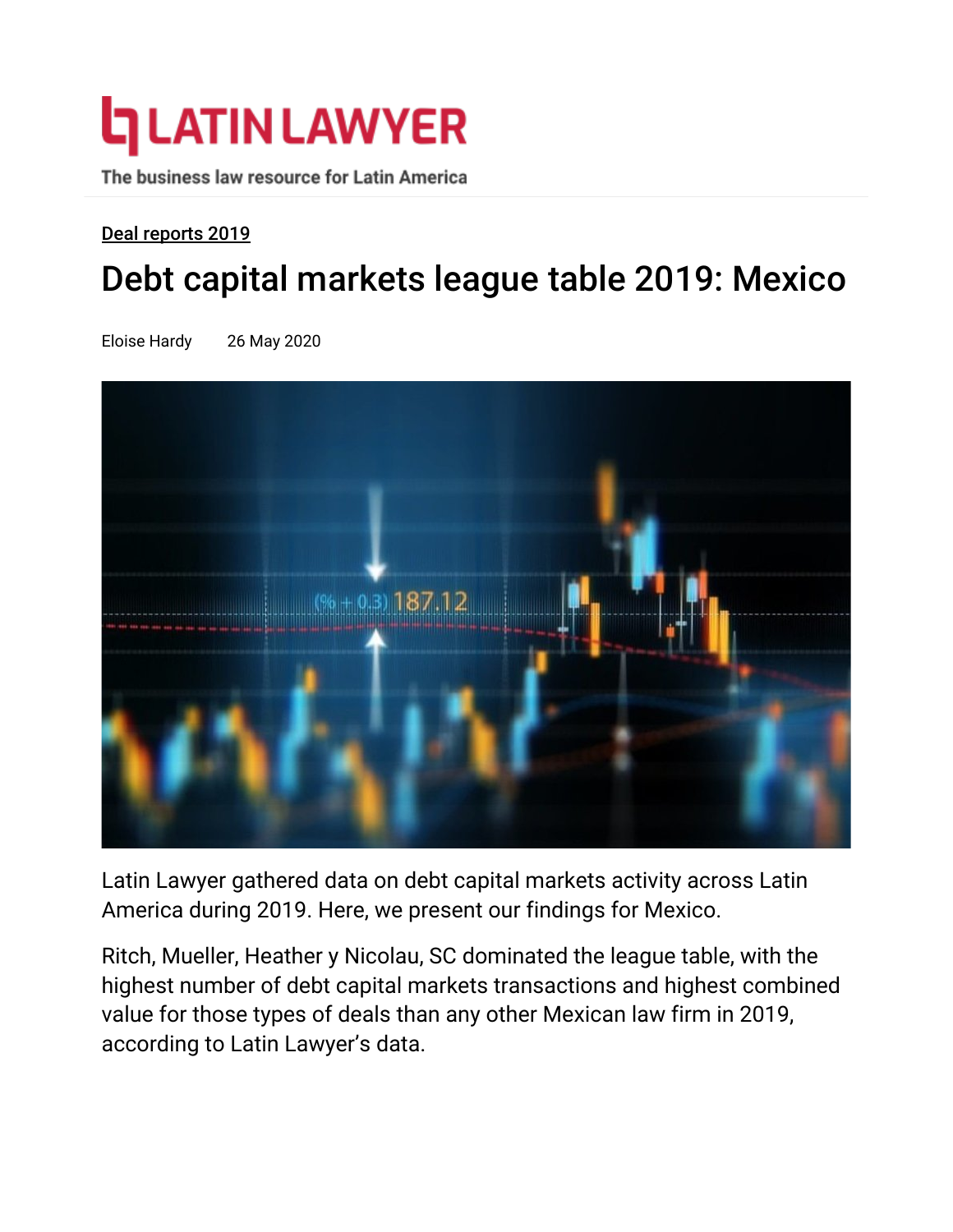Our findings are based on deals submitted to Latin Lawyer by law firms that took place in 2019. Ritch Mueller worked on 18 debt transactions and helped companies raise a combined US\$19.5 billion.

The data shows law firms helped Mexican companies raise a total of some US\$32.7 billion across 65 debt capital markets deals in 2019.

Kuri Breña Sánchez Ugarte y Aznar was next in line for deal volume with 11 deals, while Galicia Abogados recorded 10 deals. Mijares, Angoitia, Cortés y Fuentes SC and Creel, García-Cuéllar, Aiza y Enriquez, SC reported nine deals each.

Other firms also scored highly on combined deal value. Bufete Robles Miaja, SC. raised US\$4 billion in 2019, working on three deals reported to Latin Lawyer. The firm placed second in the league table for deal value.

According to Latin Lawyer's data, the largest Mexican debt deal in 2019 was by state-run oil company Pemex. Worth US\$7.5 billion, it took place in September and saw the company sell medium and long-term bonds to refinance its short-term debt. Cleary Gottlieb Steen & Hamilton LLP advised Pemex, while Ritch Mueller helped the banks.

The issuance saw Pemex pay more than initially predicted to swap bonds with large repayments – worth US\$7.5 billion – in a move which excited investors and decreased the risk of a downgrade. Demand for the bond reached a record high, with the offering more than five times oversubscribed by investors.

"There were two salient aspects of this transaction. Firstly, Pemex had to take advantage of the market window, so it was done very rapidly," says Luis Nicolau, partner at Ritch Mueller. "Second, Pemex's credit condition was rapidly deteriorating – which meant it was a challenge to market the issuance in a positive light to investors. This made it difficult to complete the transaction successfully." Pemex also launched a five-year issue of stock exchange certificates in December, worth 5 billion pesos (US\$264 million) as part of its refinancing efforts.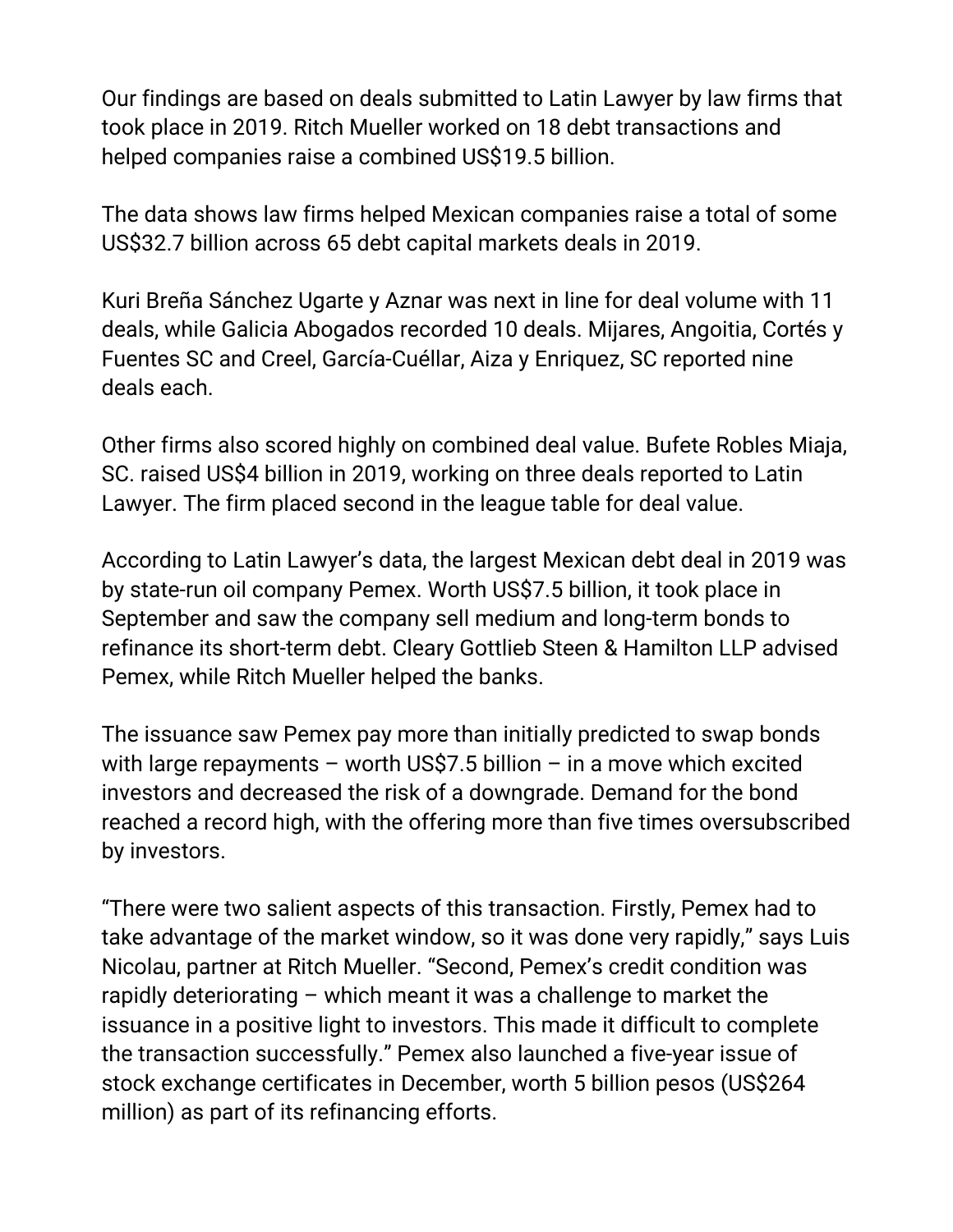Mexico's capital markets have seen many twists and turns in recent years – the renegotiation of the North American Free Trade Agreement (NAFTA), now the United States-Mexico-Canada Agreement (USMCA) – caused market uncertainty and trepidation among investors unsure about the impact of the deal on Mexico's industries. "2018 saw a significantly lower number of debt capital markets deals, both by number of deals and transaction value – the market had high levels of uncertainty and volatility," says partner Patrick Meshoulam from Mijares.

2019, however, was different. The election of President Andrés Manuel López Obrador's (AMLO) in late 2018 and his less-than-friendly stance towards the business community meant companies were in a hurry to issue their debt for liquidity early on in his presidency before market tides changed. "There's been a change happening since 2018," says partner Guillermo Pérez-Santiago at Galicia Abogados. "Medium and large-sized Mexican companies had to prepare for the potential economic and financial consequences of the government transition that happened in 2019."

Issuers that had rushed to sell their debt before AMLO could usher in such policies had their fears confirmed when he cancelled the partially completed US\$13 billion New International Airport of Mexico City (NAIM) after he took office in December 2018. His decision followed a public consultation that drew just over one million votes, of which 70% opted for an alternative project.

"The primary challenge was the arrival of AMLO. The cancellation of the airport, coupled with the desire to beat the turning tides of the market with the new government  $-$  and thus the potential reduction of credit ratings  $$ meant companies wanted to issue quickly," says Ritch Mueller's Nicolau. "A number of transactions were accelerated and in order to be completed before the market changed."

Lawyers note the tax stimulus decree passed in early 2019, which gave incentives to parties subject to retention tax (income tax paid to the government by a buyer rather than a seller of assets) should have had an effect on 2019 capital markets activity. The decree also reduced the tax rate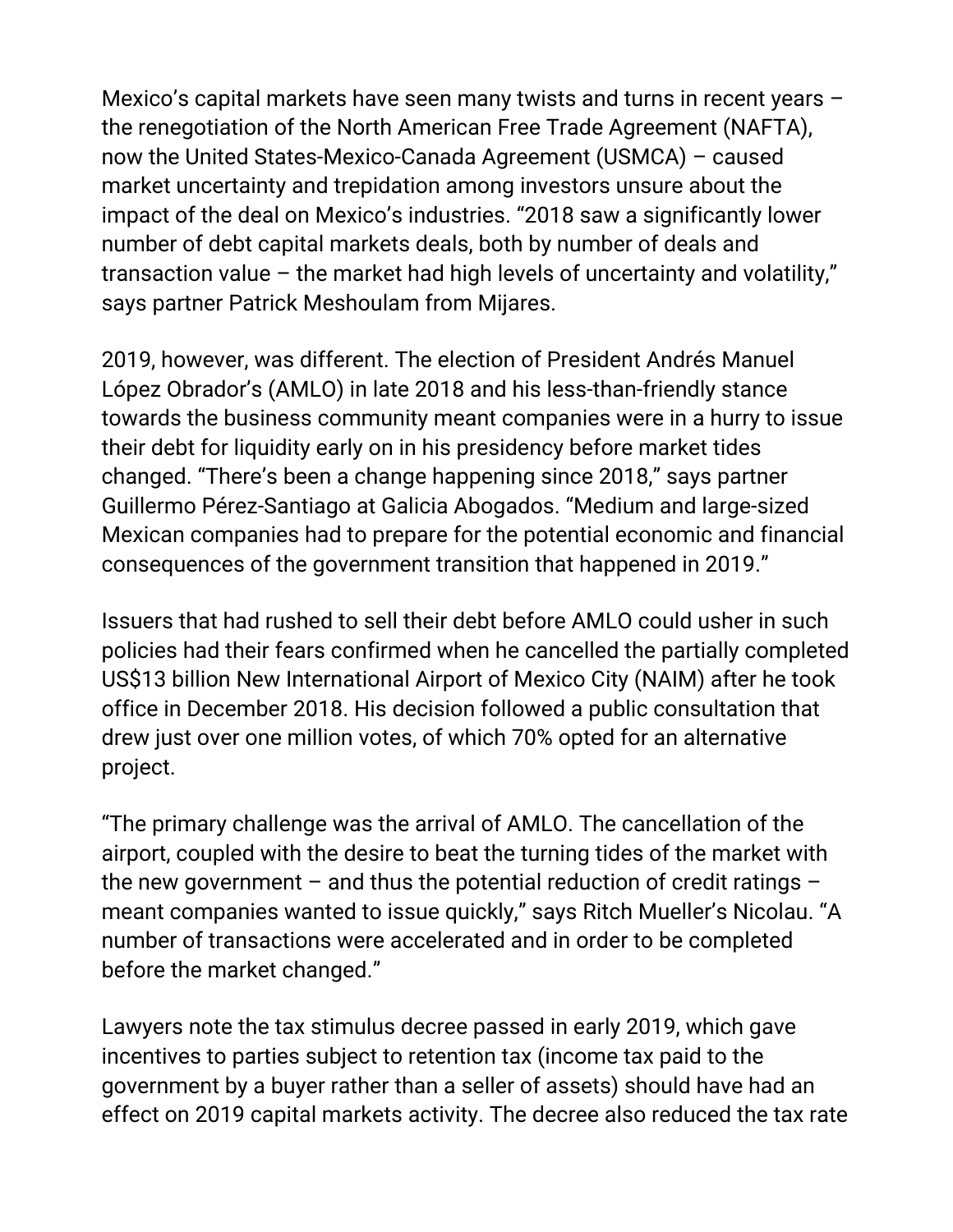for certain taxpayers on sales of public shares through an initial public offering (IPO). "The stimulus exempted issuers from withholding interest payments for foreign investors, as is already the case with government bonds," says Mijares' Meshoulam.

But, according to Meshoulam, the decree was confusing for investors, and left many unwilling to try their chances on Mexican capital markets. "The incentive has been hardly used by corporate debt issuers," he says.

Because of market uncertainty in early 2019, banks and corporates relied heavily on issuing convertible notes as the quickest and most reliable way to keep up with their capital requirements. But law firm partners say that companies had gradually looked to crowdfunding or peer-to-peer lending as an alternative form of financing as the market became a little more predictable under AMLO. "2020 has seen both investment banks and companies exploring financing alternatives that include other types of financial instruments," notes Pérez-Santiago.

But experimentation in the financing market is likely to be put on hold on the wake of the covid-19 pandemic. The National Institute of Statistics and Geography (INEGI) in Mexico reported a 1.6% fall in GDP in the first quarter of 2020, compared with the last quarter of 2019. "There has been a noticeable slowing down of the Mexican economy," says Miguel Gallardo Guerra, partner at BGBG Abogados.

According to law firm partners, developments in Mexican energy policy – such as AMLO's recent vow to strengthen the state's role in energy production and to reduce the influence of private energy producers – is also affecting projections for the year ahead. Mexico published new rules giving the state more control over the approval of new renewable energy projects, causing concern among investors that they were being pushed out. "These factors are all likely to affect Mexican issuers trying to tap the international capital markets  $-$  and vice versa," says Nicolau.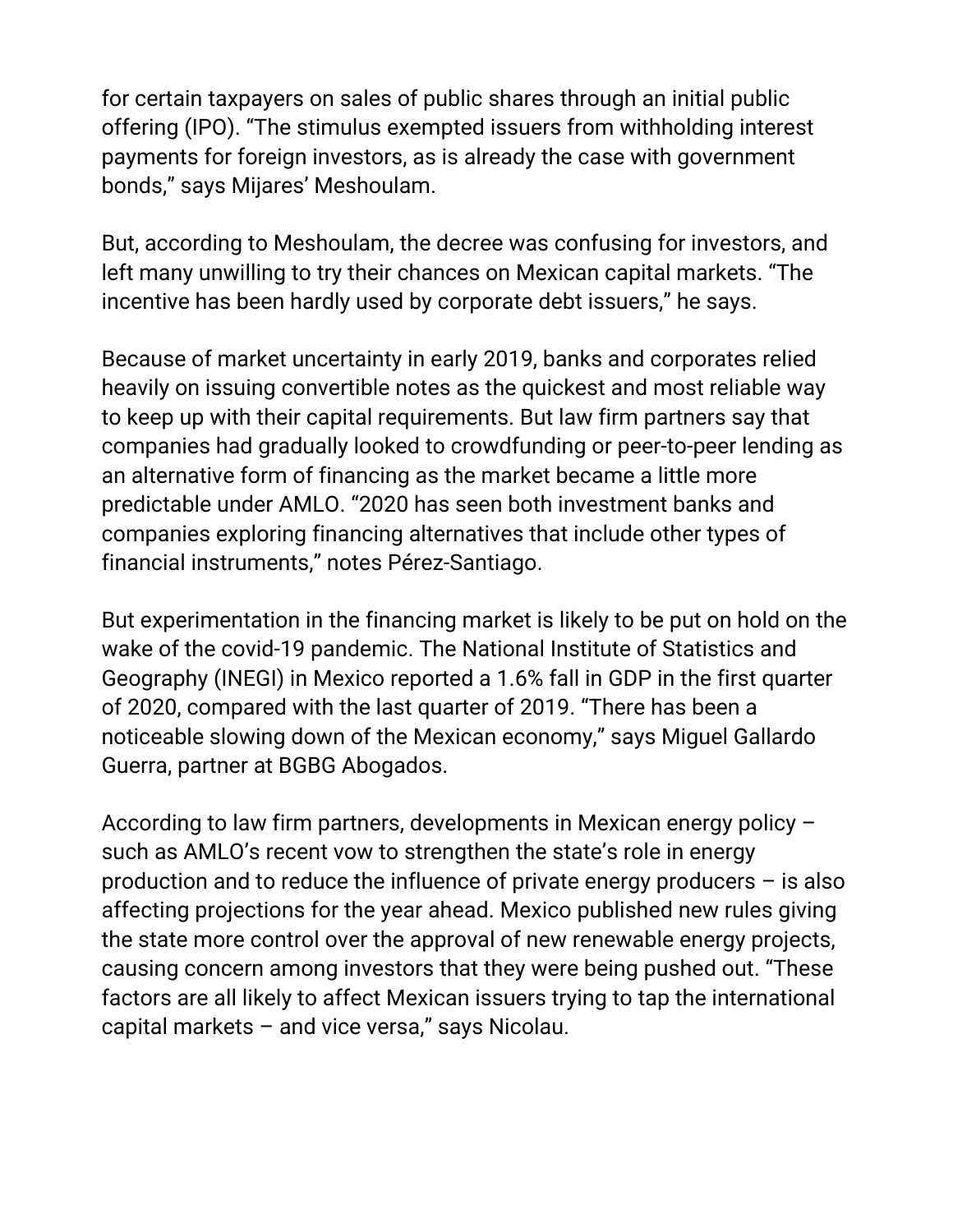The combined effect of the economic slowdown, the recent cancellation of the Constellation brewery project and Mexico's new policy towards energy, as well as the covid-19 pandemic, are all affecting lawyers' projections for 2020. Uncertainty at what is to come is affecting the market, and further downgrading and the continuous devaluation of the Mexican peso may force some companies abroad. "It is difficult to predict how large and deep the impact will be. Earlier this year, a large Mexican bank tried to secure a local debt transaction but ultimately found more appetite for their offering and better prices abroad," concludes Galicia's Pérez-Santiago.

To see all Mexican debt capital markets deals that took place between July and December in 2019 and were submitted to Latin Lawyer, click here. To find information about deals that occurred during the first half of 2019, follow links here for January-February; March-April and May-June. To read our methodology for Latin Lawyer's transactional league tables, click here.

Latin Lawyer previously published debt capital markets league table for Argentina, Chile and Colombia. We will continue reporting on our Latin Lawyer 2019 debt capital markets data in upcoming briefings.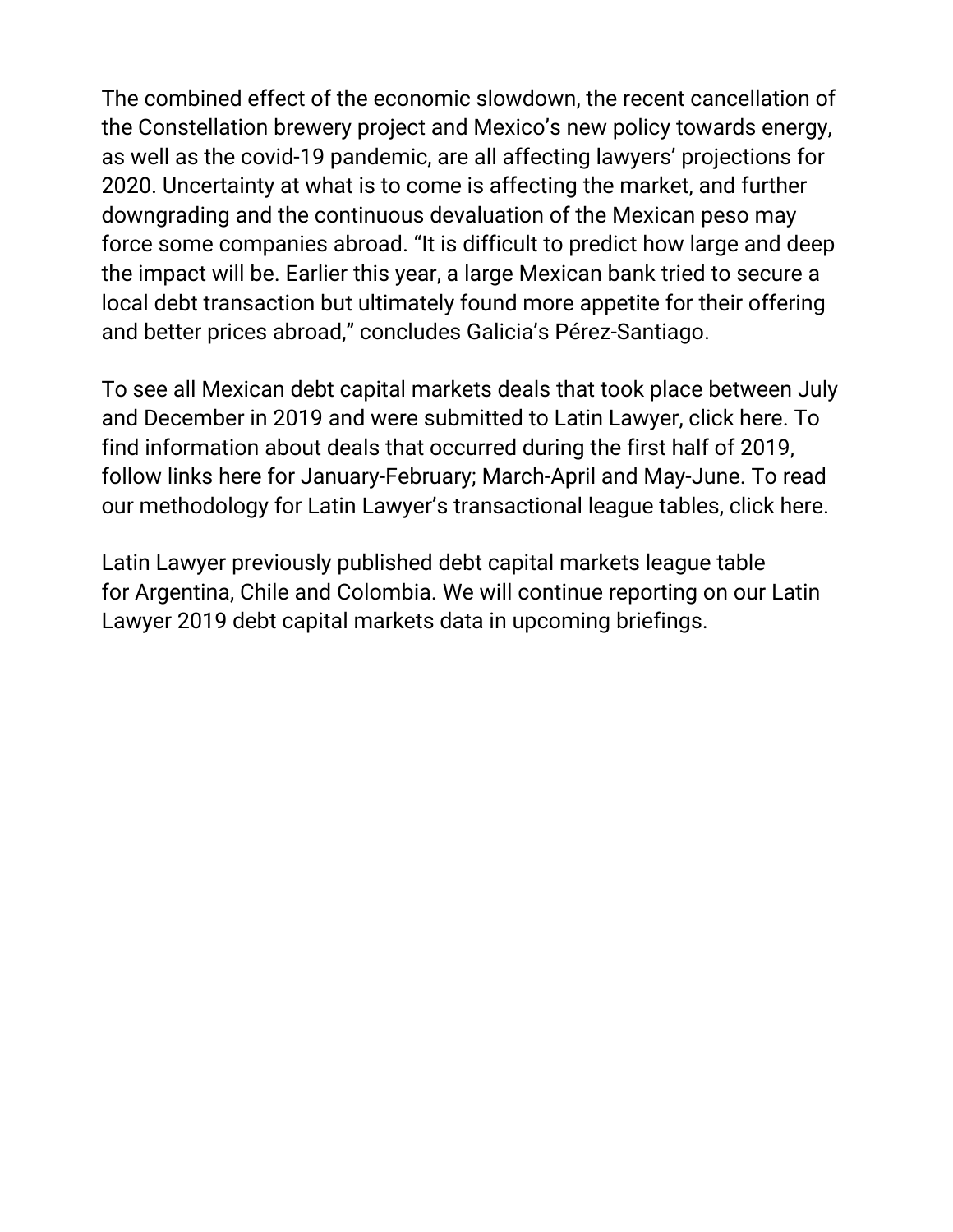### Top Mexican firms for debt capital markets by total volume:

| <b>LAW FIRM</b>                            | <b>TOTAL NUMBER OF DEALS</b> |
|--------------------------------------------|------------------------------|
| Ritch, Mueller, Heather y Nicolau, SC      | 18                           |
| Kuri Breña, Sánchez Ugarte y Aznar, S.C.   | 11                           |
| Galicia Abogados                           | 10                           |
| Creel, García-Cuéllar, Aiza y Enriquez, SC | 9                            |
| Mijares, Angoitia, Cortés y Fuentes SC     | 9                            |
| González Calvillo SC                       | 6                            |
| Nader, Hayaux & Goebel                     | 4                            |
| Bufete Robles Miaja SC                     | 3                            |
| <b>Greenberg Traurig (Mexico)</b>          | 3                            |
| Chávez Vargas Minutti Abogados, S.C.       | $\overline{2}$               |
|                                            |                              |

Top Mexican firms for debt capital markets by total value: